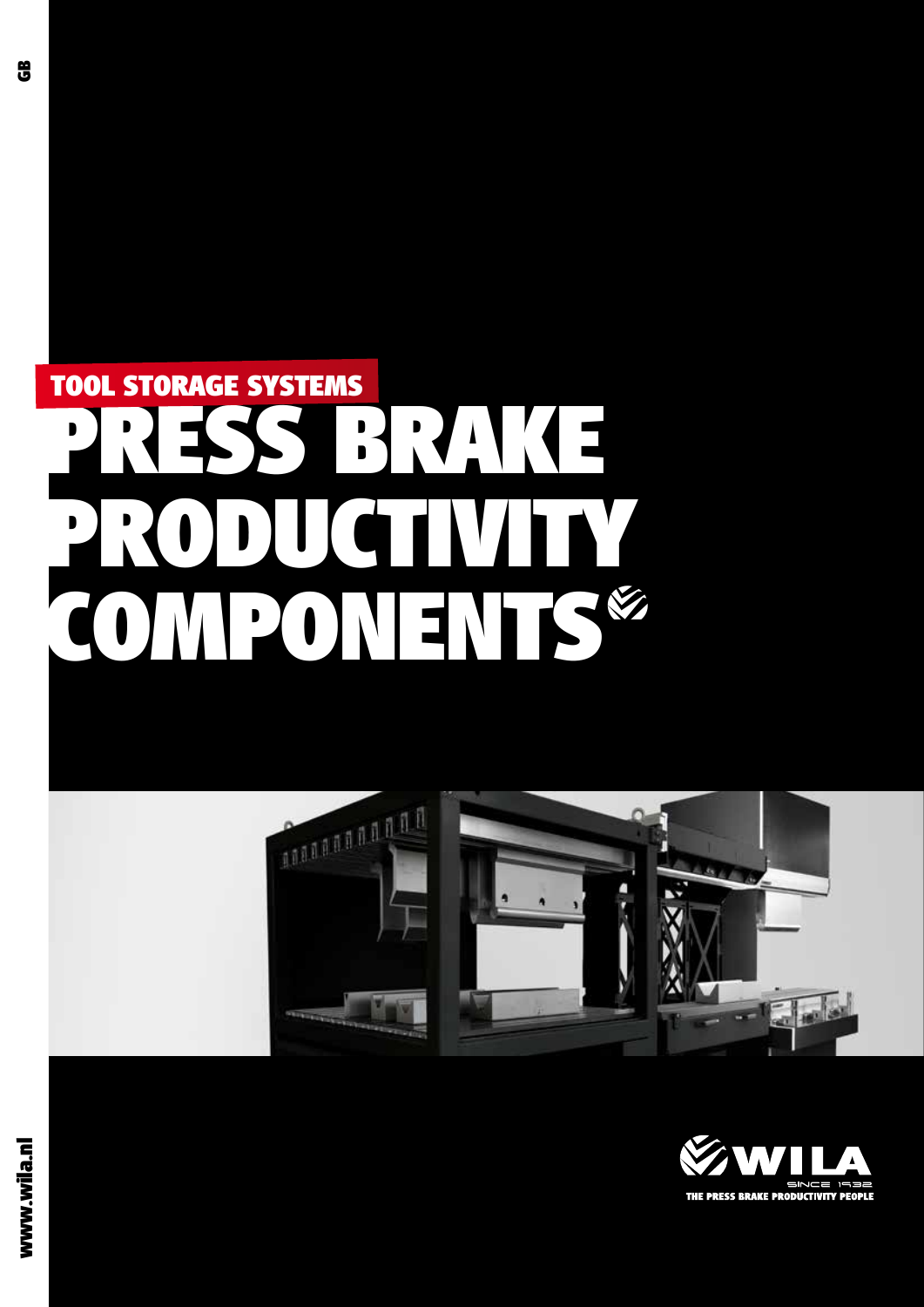### **TOOL STORAGE SYSTEMŽ Storage convenience to maximize Press Brake Productivity**

Our vision is simple but powerful: We Live Press Brake Productivity! Everything we do is driven by this vision and focused on making the sheet metal industry more productive.

To achieve this, we think beyond the development and optimization of (new) products. The safe exchange and organized storage of tools is also an important step towards maximizing productivity. Our Press Brake Productivity ToolStation and Press Brake Productivity Cabinet are excellent examples.

The Press Brake Productivity ToolStation offers fast tool change time while also improving ergonomics for the press brake operator. In addition, The Press Brake Productivity Cabinet was developed for storing tools in an organized and compact way while also protecting them from potential damage.



Press Brake Productivity ToolStation **Press Brake Productivity Cabinet** Press Brake Productivity Cabinet

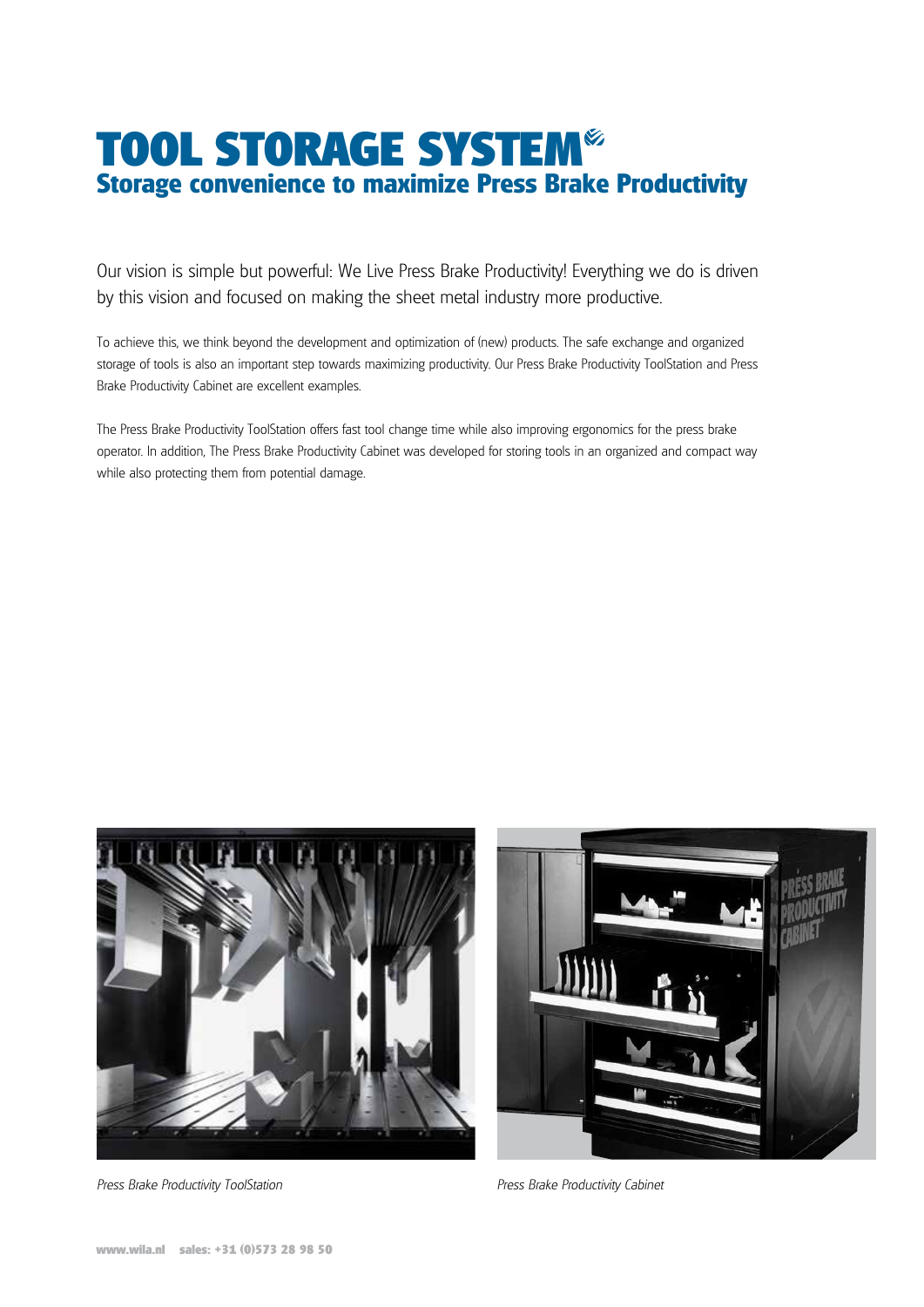### **PRESS BRAKE PRODUCTIVITY TOOLSTATIONŽ**

The Press Brake Productivity ToolStation has been specifically designed to safely change and store (heavy) New Standard® tooling. Tool changing and storage operates on its best, when using upper and lower tools, equipped with WILA's E2M® bearing system. The loading arm, on which the required tools are rolled back and forth, is attached to a (heavy duty) guide rail. This creates a very stiff and stable transfer arrangement that ensures perfect alignment between the loading arm and the upper and lower tools. This guarantees safety and convenience when moving the tooling from the loading arm into the press brake.

Due to required safety and construction modifications to the press brake it is only possible to order a ToolStation via a press brake manufacturer.

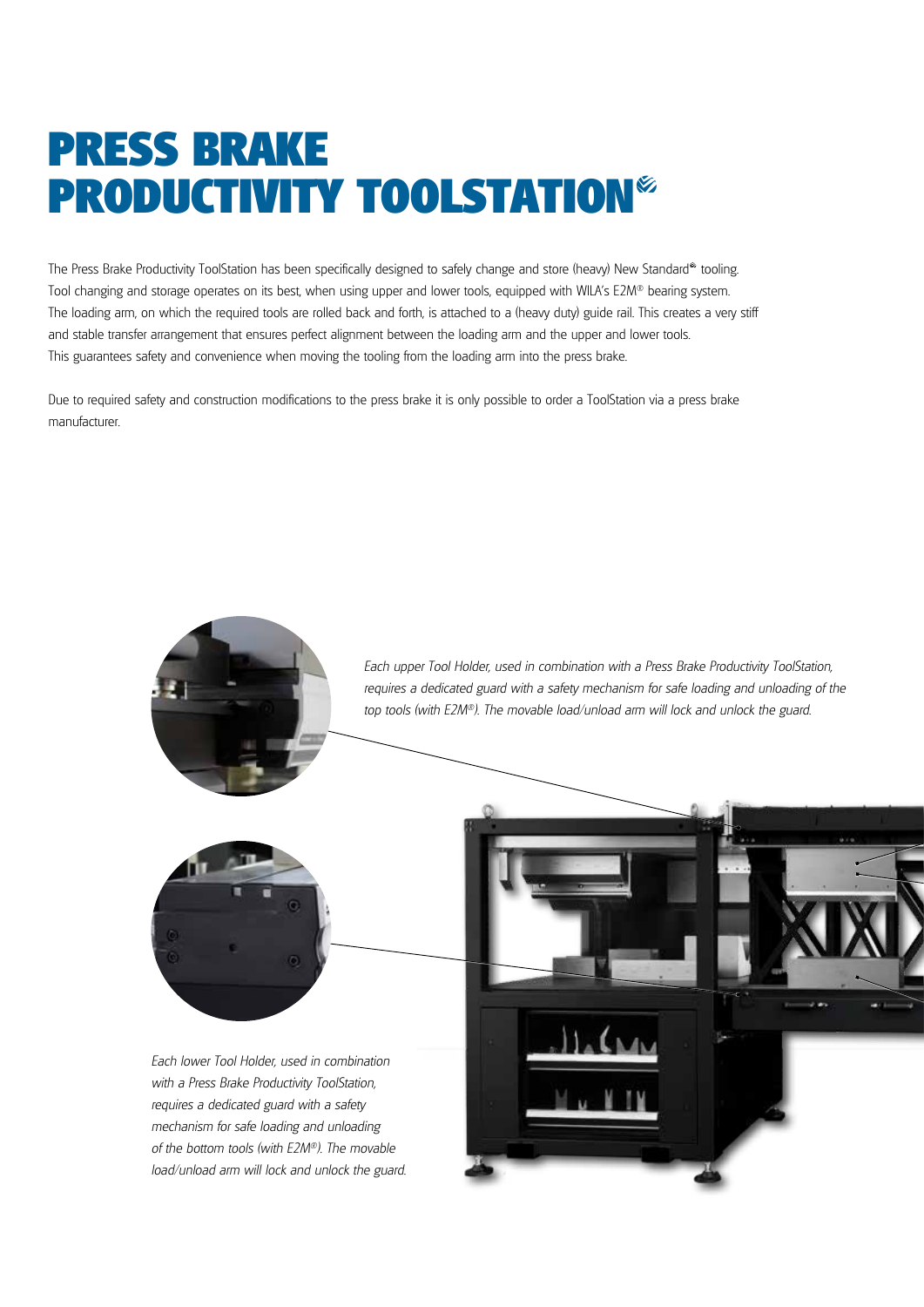#### **STANDARD**

ToolStation with 1 load/unload arm (left) for top and bottom, length appr. 1150 mm Dimensions approx 2500 mm x 1500 mm (floor plan incl. arm) Height of load surface for dies is adjustable between 940 mm and 1065 mm Daylight opening 490 mm Guards to suit WILA made New Standard® Premium HC Tool Holders Storage capacity 12 meter of punches and 12 meter of dies Upper storage and load/unload arm equipped to support E2M® centric Max. weight on load/unload arm 250 kg (100 top and 150 bottom) Loading and unloading possible at all storage positions Tooling area achievable from 3 sides Usable for New Standard<sup>®</sup> tools with max. width 300 mm (centric against centerline) Color 'WILA black' Loading and unloading possible at all storage positions

#### **OPTIONAL**

Other daylight openings 2 drawers in front of ToolStation to load extra tooling (max. load 200 kg each) Support rail under load/unload arm Additional ToolStation module, without load/unload arm Color according customers request ToolStation load/unload arm on right side 2 rolling shutters (one in front and one opposite load/unload arm) Illumination, positioned in upper section



ToolStation comes equipped for 'Gooseneck' shaped New Standard® top tools with extra side adjustment making it extremely easy and

All ToolStations are equipped for New Standard® top tools (with E2M®) making it extremely easy and safe to exchange.

All ToolStations are equipped for New Standard® bottom tools (with E2M®) making it extremely easy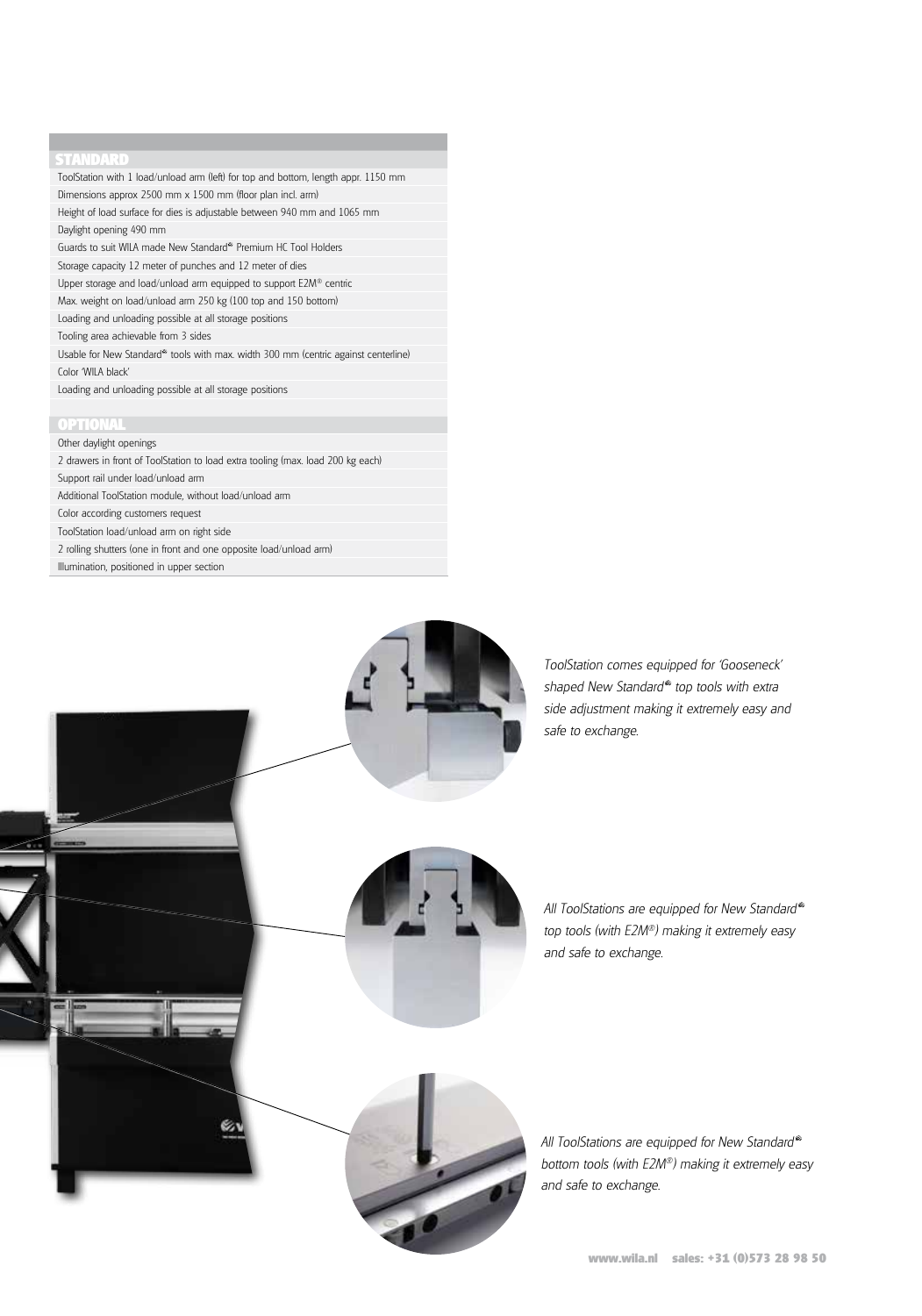## **PRESS BRAKE PRODUCTIVITY CABINET**

In order to be able to store tools in an organized and safe way, WILA has put on the market its Press Brake Productivity Cabinet.

These tool cabinets are delivered standard with:

- 1 shallow drawer, bearing capacity of 100 kg, to store measuring tools etc.
- A base with removable kick plates front and back to allow for easy movement with fork-lift or pallet truck.
- A tiling guard, so that only 1 drawer at a time can be opened.
- Lockable doors.
- A black rubber mat on top.
- 5 drawers with perforated bottom, bearing capacity of 200 kg each. The distance between the drawers can be adjustable easily in steps of about 25 mm.
- The arrangement of the tool drawers can be adjusted according to the tools to be stored.
- Each drawer has two bottom plates made from practically indestructible nylon with milled
- slots designed especially to hold vertically all WILA tools according to their adaption widths. Each drawer also includes one nylon spacer plate.
- WILA has 3 bottom plates in the program.
	- Bottom plate type no. 377487 suitable for the OZU lower tools of the complete New Standard® program, and the BIU top tools of the American Style and American Vintage programs with AS II adaption.
	- Bottom plate type no. 22086 suitable for the BIU top tools of the complete New Standard® program.
	- Bottom plate type 22084 suitable for American Style top tools with AS I adaption.
	- Drawers, bottom and spacer plates (type no. 22088) can be delivered separately.

WILA has more cabinet arrangements available, more information can be received upon request.



if needed for transportation